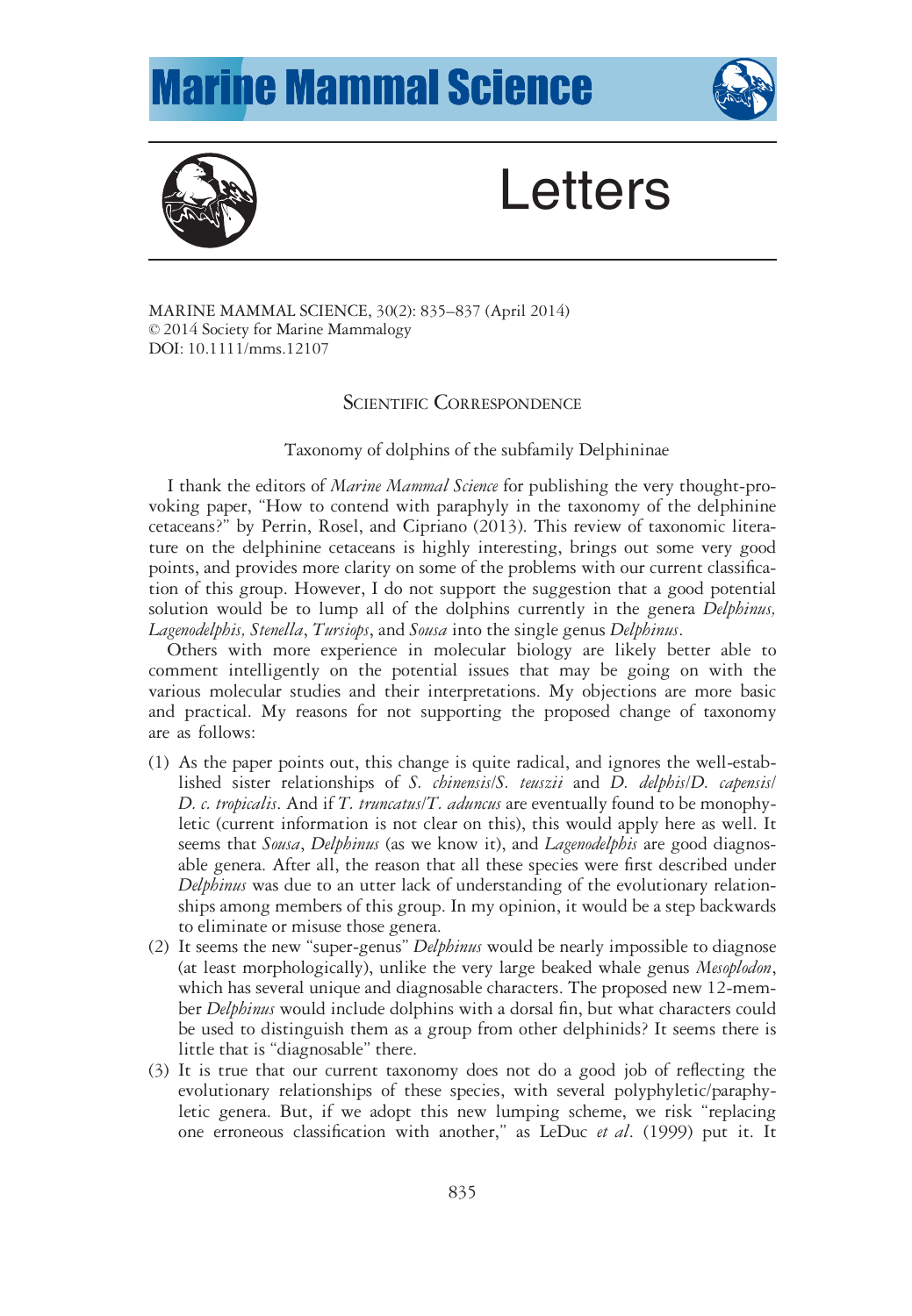seems to me prudent to retain the current taxonomy in its basic form until we have good agreement for specific revisions that will correct the problems, while retaining recognition that there are indeed valid genera here. The recognition of the importance of taxonomic stability was even mentioned by Perrin et al. (2013).

(4) It would cause great confusion and turmoil for those who must use a cetacean taxonomy scheme in real-world applications, but who will likely not see or understand the reasons for the revision. This would be especially problematic for people involved in management and conservation, where some species and genera of cetaceans may actually lose conservation emphasis (and funding) when relegated to being just one of 12 species in a single globally-distributed genus. The same thing happened to the bhulan, when it lost its "species status" after publication of Rice (1998). If we are fairly certain that the new taxonomy is correct and will survive, then I think it is appropriate to forge ahead and "damn the torpedoes." But, if we are just changing the taxonomy because we have something that is a little closer to the truth than what we use now, I say we should wait until we think we can "get it right."

I know the last argument may not hold much sway for some, but I believe that it may be the strongest objection to this proposal. After all, science does not exist in a vacuum. Perhaps more than any other field of science, taxonomy affects how people in the real world deal with nature, and I think we owe it to them not to change things up on them, unless we have some good agreement that what we are proposing is accurate and will last (at least for a while—taxonomy will always change as we learn more).

In my opinion, there is still too much disagreement among the various molecular studies, and I think we have a ways to go in learning how to properly incorporate various sampling biases and challenges in interpretation of the genetic data. The issue of hybridization and introgression of outside genes is particularly confounding. Those darn bottlenose dolphins just don't seem to recognize our species boundaries!

So, while this is a very interesting and thought-provoking paper, my vote on a proposal to lump Stenella, Lagenodelphis, Tursiops, Sousa, and Delphinus into a single genus would be no. I am optimistic that advances in our knowledge in the next few years will show us a better pathway—one that will not have to be replaced in a few years, and will stand the test of time. In the meantime, it will be important to acknowledge and recognize, as Perrin et al. point out, that Stenella (and possibly Tursiops) as we currently know them are paraphyletic genera (and thus not reflective of evolutionary relationships). This will help us to focus the direction of future taxonomic studies on delphinid cetaceans, and to resolve such problems with less controversy in the future.

## LITERATURE CITED

- LeDuc, R. G., W. F. Perrin and A. E. Dizon. 1999. Phylogenetic relationships among the delphinid cetaceans based on full cytochrome b sequences. Marine Mammal Science 15:619–648.
- Perrin, W. F., P. E. Rosel and F. Cipriano. 2013. How to contend with paraphyly in the taxonomy of the delphinine cetaceans? Marine Mammal Science 29:567–588.